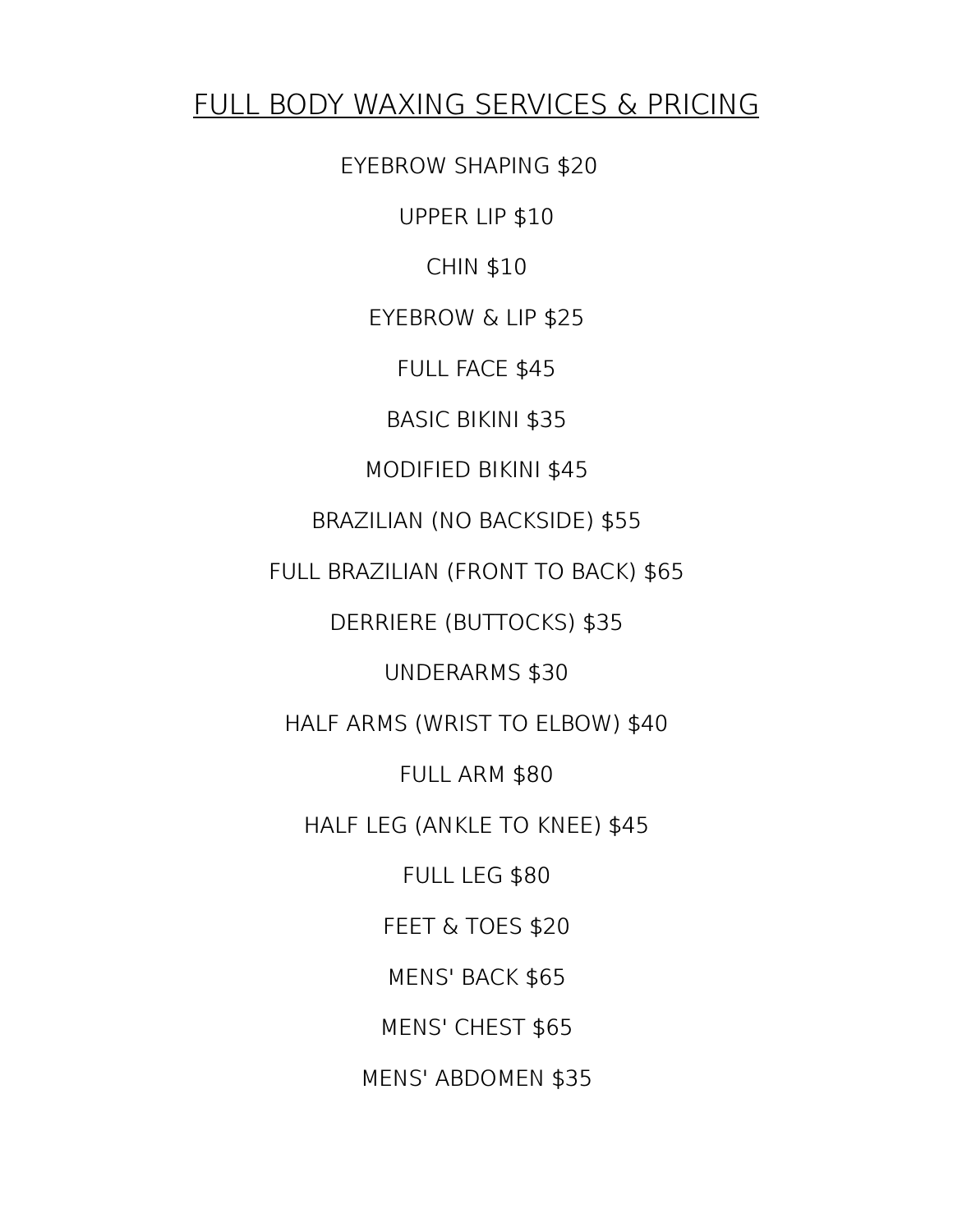## THINKING ABOUT SCHEDULING YOUR FIRST BIKINI OR BRAZILIAN WAX? HERE'S WHAT YOU NEED TO KNOW.....

# BENEFITS OF WAXING

- HEALTHIER SKIN REMOVES HAIR AS WELL AS LIFELESS SURFACE SKIN CELLS. YOU GET HAIR REMOVAL + SKINCARE ALL AT ONCE!
- SMOOTHER SKIN HAIR IS REMOVED AT THE ROOT AS OPPOSED TO SHAVING, WHICH RESULTS IN SUPER SMOOTH, SOFT **SKIN**
- LONGER-LASTING RESULTS TAKES MUCH LONGER FOR HAIR TO GROW BACK THAN WITH SHAVING
- THINNER, FINER HAIR ONCE HAIR STARTS GROWING BACK IN AFTER WAXING, IT COMES BACK MORE WEAK THAN BEFORE. YOU WILL NOTICE FINER, SOFTER AND MORE SPARSE HAIR THAN BEFORE. WIN-WIN-WIN!!
- MINIMAL IRRITATION EPILATION, SHAVING AND CREAM HAIR REMOVAL CAN CAUSE SKIN IRRITATION WHERE AS PROFESSIONAL WAXING DOES NOT

## TYPES OF BIKINI/BRAZILIAN WAXING

- BASIC BIKINI WAXING THE SIDES (PANTY LINES) AND JUST ACROSS THE TOP. KEEPS ANY HAIRS FROM PEEKING OUT OF YOUR BIKINI.
- MODIFIED BIKINI TAKE OFF AS MUCH AS YOU WANT IN THE FRONT, LEAVE A SMALL STRIP, SQUARE OR TRIANGLE-ITS UP TO YOU!
- BASIC BRAZILIAN EVERYTHING OFF THE FRONT, STOPPING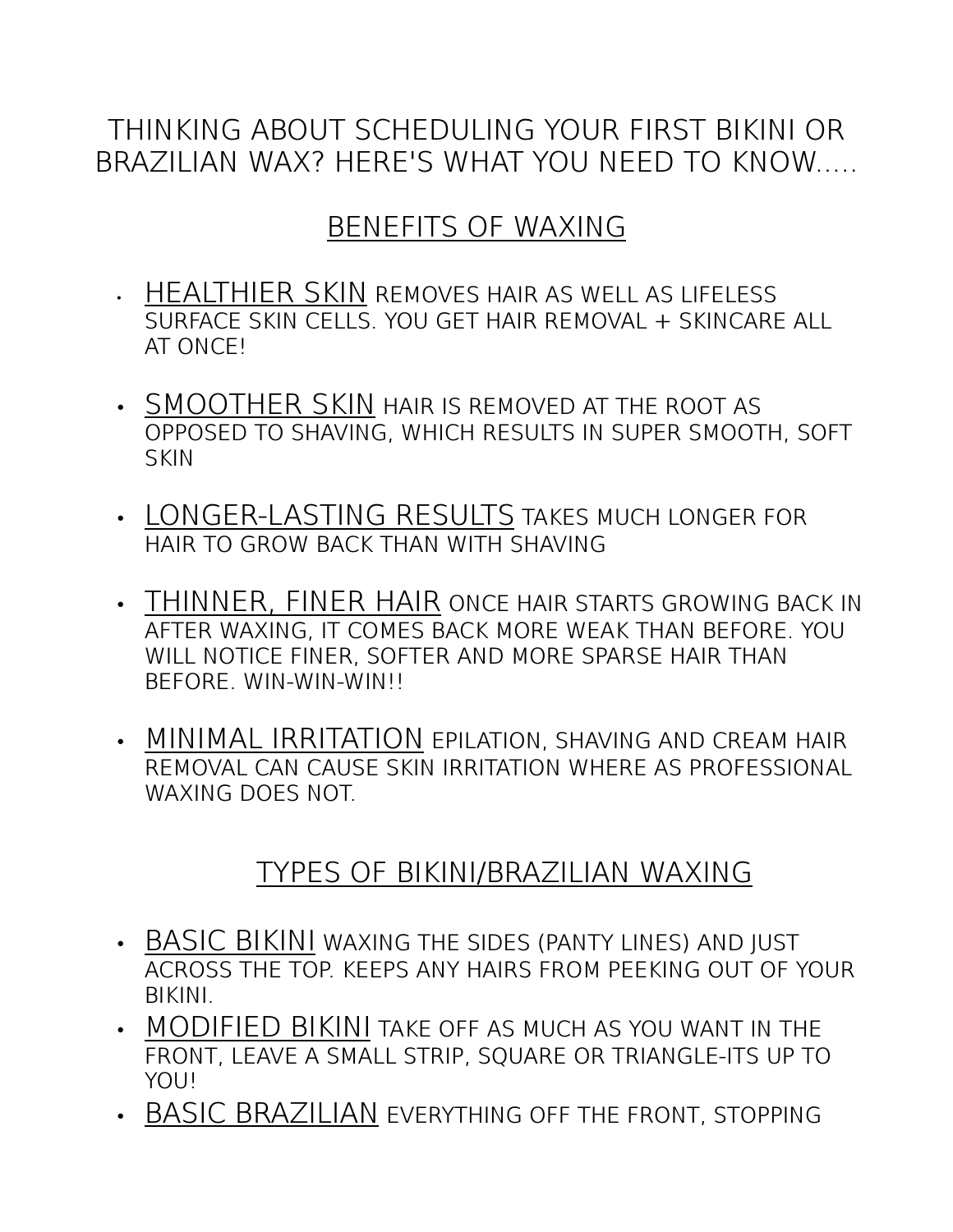WHERE THE BACKSIDE STARTS.

• FULL BRAZILIAN ALL HAIR IS REMOVED FRONT TO BACK, INCLUDING A STRIP OF HAIR AROUND THE BUTT AREA. YOU CAN LEAVE A SMALL STRIP, SQUARE OR TRIANGLE IN THE FRONT IF YOU SO CHOOSE, OR GO BARE! ITS UP TO YOU.

#### HOW TO PREPARE FOR YOUR FIRST WAX EXPERIENCE

- YOU WILL NEED ABOUT ¼ INCH HAIR GROWTH, CLOSE TO THE SIZE OF A SMALL GRAIN OF RICE. ABOUT 10-14 DAYS GROWTH. THIS MUCH GROWTH IS NECESSARY FOR THE WAX TO BE ABLE TO GRIP THE HAIR.
- EXFOLIATE REGULARLY. I RECOMMEND PURCHASING EXFOLIATING GLOVES. THESE CAN BE PURCHASED AT STORES SUCH AS ULTA, SALLYS, CVS, WALGREENS AND EVEN SOME GROCERY STORES CARRY THEM IN THE BATH PRODUCT AISLE. EXFOLIATING REGULARLY BEFORE AND AFTER WAXING WILL ENABLE THE WAX TO BETTER GRIP THE HAIR, AS WELL AS, PREVENT ANY RARE INGROWN HAIRS FROM HAPPENING BETWEEN SERVICES.
- INFORM ME OF ANY MEDICATIONS YOU ARE CURRENTLY TAKING SUCH AS ANTIBIOTICS, ACCUTANE, OR TOPICAL CREAMS SUCH AS RETIN-A, AS THESE MAY NOT BE COMPATIBLE WITH WAXING.
- WEAR COMFORTABLE, LOOSE CLOTHING (THINK LOOSE SWEATPANTS OR JOGGERS), COTTON PANTIES (OR NONE AT ALL), TO AVOID ANY UNNECESSARY IRRITATION AFTER WAXING.
- DO NOT TAN FOR 24-48 HOURS PRIOR TO OR AFTER YOUR APPOINTMENT. DO NOT SPRAYTAN PRIOR TO YOUR APPOINTMENT AS THE WAX WILL REMOVE ANY SPRAYTAN FROM THE AREA. PLAN YOUR SPRAYTAN APPOINTMENT 24 HOURS AFTER YOUR WAX TO ALLOW THE FOLLICLES TO CLOSE AND YOUR SKIN TO CALM DOWN AS WELL.
- DO NOT CONSUME ALCOHOL OR SIGNIFICANT AMOUNTS OF CAFFEINE PRIOR TO YOUR APPOINTMENT. BOTH CAN CAUSE THE PORES TO TIGHTEN AND WILL MAKE FOR A MORE UNCOMFORTABLE EXPERINECE.
- DO RELAX. THE MORE RELAXED YOU ARE, THE LESS PAINFUL THE EXPERIENCE WILL BE. I PROMISE YOU THAT IT DOES GET EASIER EACH APPOINTMENT!
- DO VIEW YOUR WAXING EXPERIENCE AS PAMPERING YOURSELD-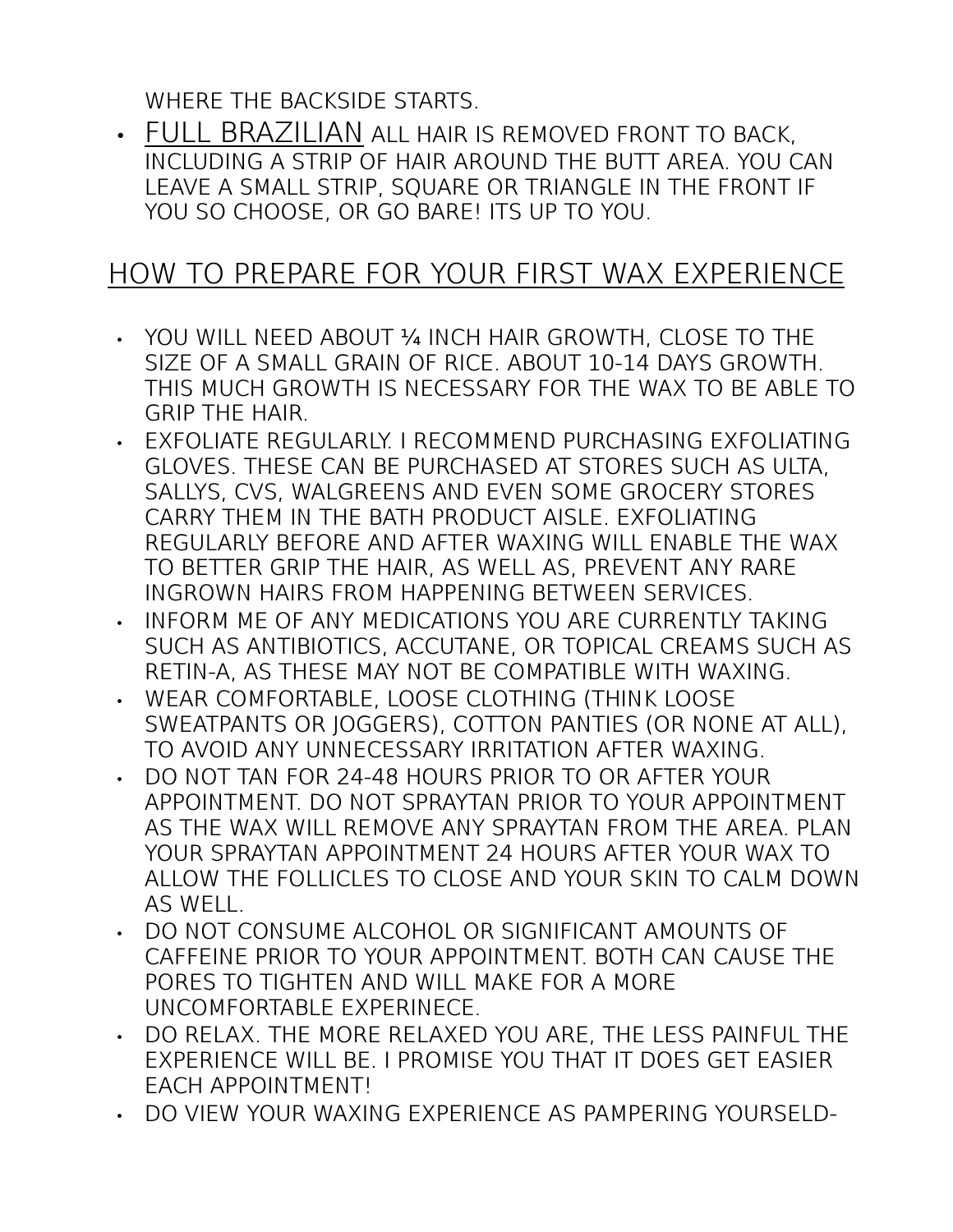#### YOU WILL BE SO THANKFUL YOU FINALLY DID IT!!

## AFTERCARE

YOUR FIRST WAX REMOVES THE MAJORITY OF THE HAIR GROWING ABOVE THE SKIN. BECAUSE HAIRS GROW IN DIFFERENT CYCLES, YOUR SUBSEQUENT WAXES WILL REMOVE THE HAIRS THAT WERE STILL GROWING BELOW THE SKINS' SURFACE BUT HAD NOT YET SPROUTED ABOVE THE SKIN. AFTER ABOUT 3-4 WAXING SESSIONS, ALL OF YOUR HAIRS SHOULD BE GROWING AT THE SAMEW CYCLE, RESULTING IN LONGER-LASTING, SMOOTHER SKIN. SO AFTER YOUR FIRST WAX SESSION, BE SURE TO SCHEDULE YOUR NEXT SESSION ABOUT 4 WEEKS OUT-AND KEEP IT UP!!! YOU WILL BE HAPPY YOU STUCK WITH IT. CONSISITENCY PAYS OFF, AND IT GETS EASIER EACH TIME! PLEASE DONT SHAVE EITHER. IF YOU DO, THE NEXT TIME YOU DO SCHEDULE A WAX, IT WILL FEEL LIKE YOUR FIRST TIME ALL OVER AGAIN. ADDITIONALLY, SHAVING BETWEEN WAXES WILL CAUSE ITCHINESS, OR WORSE-INGROWN HAIRS. PUT THE RAZORS DOWN...OR, BETTER YET-THROW THEM AWAY!!

WAIT 24-48 HOURS TO TAN. YOUR FRESHLY WAXED SKIN IS MORE SUSCEPTIBLE TO SUN DAMAGE. IF YOU DO GO OUT IN THE SUN, SPF IS YOU BEST FRIEND.

WAIT 24-48 HOURS BEFORE SEX. SORRY LADIES, BUT YOU NEED TO GIVE YOUR FOLLICES TIME TO CLOSE. THIS WILL PREVENT ANY FURTHER IRRITATION.

#### POSSIBLE SIDE EFFECTS

- REDNESS YOU CAN BE RED FOR A FEW MINUTES, HOURS OR DAYS, DEPENDING ON YOUR SKIN SENSITIVITY AND HOW YOUR SKIN HANDLES THE WAX. THIS WILL DISAPPEAR OVER TIME.
- INGROWN HAIRS I SWEAR BY THE EXFOLIATING GLOVES AND A SENSITIVE SKIN BODY WASH. I STARTED GETTING BRAZILIANS ABOUT 9 YEARS AGO. I EXPERIENCED AN INGROWN HAIR HERE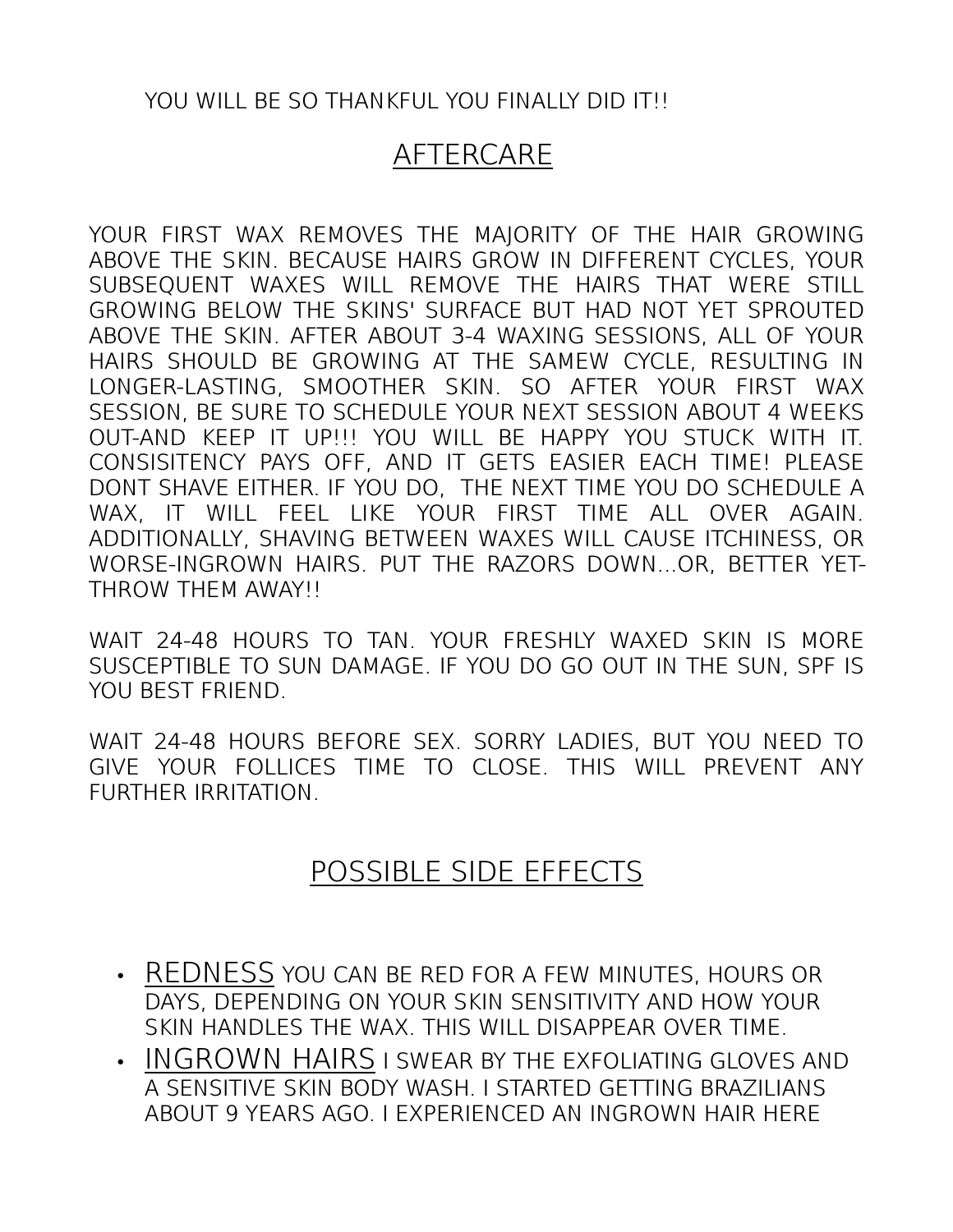AND THERE IN THE FIRST YEAR.SINCE DISCOVERING THE GLOVES-I HAVE HAD ZERO INGROWN HAIRS.

- STUBBLE AFTER WAXING JUST WAXED AND SEEING A "5 O'CLOCK SHADOW"? YOUR HAIRS GROW IN DIFFERENT CYCLES. ITS POSSIBLE THE HAIRS UNDER THE SURFACE OF THE SKIN HAVE SPROUTED AFTER YOUR SERVICE, RESULTING IN A STUBBLY FEEL. ALLOW THESE HAIRS TO GROW-DO NOT SHAVE THEM-WE WILL REMOVE THEM THE NEXT SESSION. IT IS A PROCESS-STICK WITH  $IT!!!$
- BUMPS POST-WAXING IRRITATION BUMPS LOOK LIKE RED, BUMPY SKIN. THEY GO AWAY OVER TIME ON THEIR OWN WITHIN A FEW HOURS OR A FEW DAYS DEPENDING ON THE SENSITIVITY OF YOUR SKIN. BENADRYL CREAM WORKS WONDERS. SMOOTH ON A LAYER, AND THEY WILL DISAPPEAR USUALLY WITHIN AN HOUR.
- ITCHY AFTER WAXING ITS TEMPTING, BUT TRY NOT TO SCRATCH THE FRESHLY WAXED AREA. AGAIN, BENADRYL CREAM IS A LIFESAVER. ALOE VERA GEL IS GREAT ALSO.

## FAQS ABOUT WAXING

CAN I WAX WHILE ON MY PERIOD? YES, ABSOLUTELY. BUT BE AWARE, YOU WILL OBVIOUSLY BE MORE SENSITIVE, SO YOU MAY EXPERIENCE MORE DISCOMFORT THAN USUAL. YOU WILL ALSO NEED TO WEAR A FRESH TAMPON AND 'TUCK' THE STRING OUT OF THE WAY.

CAN I WAX IF I AM SUNBURNED? NO. YOU WOULDNT LIKE ME IF I WAXED YOU WHILE SUNBURNT. CALL TO BOOK ONCE YOU HAVE HEALED.

CAN I WAX WHILE ON MEDICATION(S)? CREAMS SUCH AS RETIN-A, DIFFERIN-STOP USING AT LEAST 7 DAYS PRIOR, AND RESUME 7 DAYS AFTER. I WILL NOT WAX YOU IF YOU ARE ON, OR HAVE BEEN ON, ACCUTANE WITHIN THE LAST 6 MONTHS.

CAN I WAX WHILE PREGNANT?ABSOLUTELY! HOWEVER, YOU